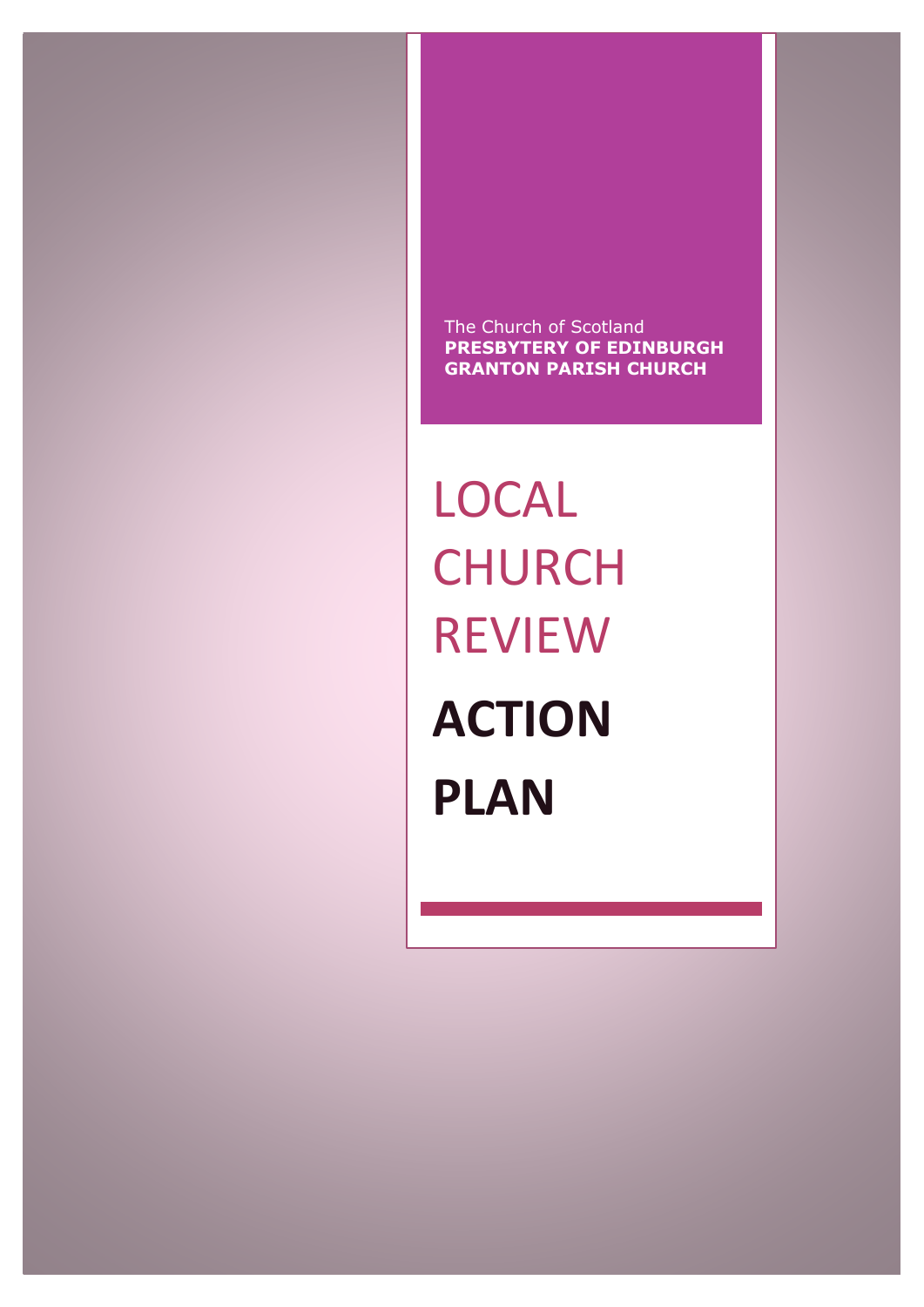# **1. Congregational Action Plan**

In all that we do here in Presbytery, mission is important to us. We want you to explore together under each heading aims and objectives for your congregation over a five year period. Once you have set your aims and objectives, tell us how these might be tackled and the timeframe for achieving them. It is important that you look at the resources required and any help you may need, this could be from neighbouring congregations, or Presbytery. This is a five year plan and we would expect to see a programme spanning this.

In the planning, we would like you to think backwards. We would like you to think not about where you are now and where you might go, but about where you would like to be, and how you might get there.

The Local Church Review is first and foremost, a local review. It is to do with your parish and the people you serve, not about the sort of church you think you ought to be, but about the sort of church your area needs. As a Presbytery, it helps us explore together how every congregation does the same things in their own way. The LCR process helps us to see how congregations achieve their aims and objectives, and this report is a first step on a journey, and in some areas, the continuation of a journey in other plans.

A plan of thought and action – where would you like to be, and how might you get there?

Please type in relevant box and it will expand to fit your text.

| 1.1 | Tell us how you plan to explore and develop new Worship initiatives.                                                                                                                       |
|-----|--------------------------------------------------------------------------------------------------------------------------------------------------------------------------------------------|
|     | Response:                                                                                                                                                                                  |
|     | Increase the range and frequency of musical instruments contributing to<br>$\bullet$<br>worship within the next 3 years.                                                                   |
|     | We have bought 'starter' guitars and are looking to teach some of the<br>kids how to play. We are also looking to involve more of the people who<br>have musical gifts.                    |
|     | Increase involvement of congregational members in worship on an<br>$\bullet$<br>ongoing basis                                                                                              |
|     | We already involve a lot of people in worship which we want to grow.<br>Being gift based means allowing those we identify as having potential<br>worship gifts an opportunity to practice. |
|     | Explore possibilities of additional worship opportunities                                                                                                                                  |
|     | We have run evening services before. We want to look at mid-week<br>services.                                                                                                              |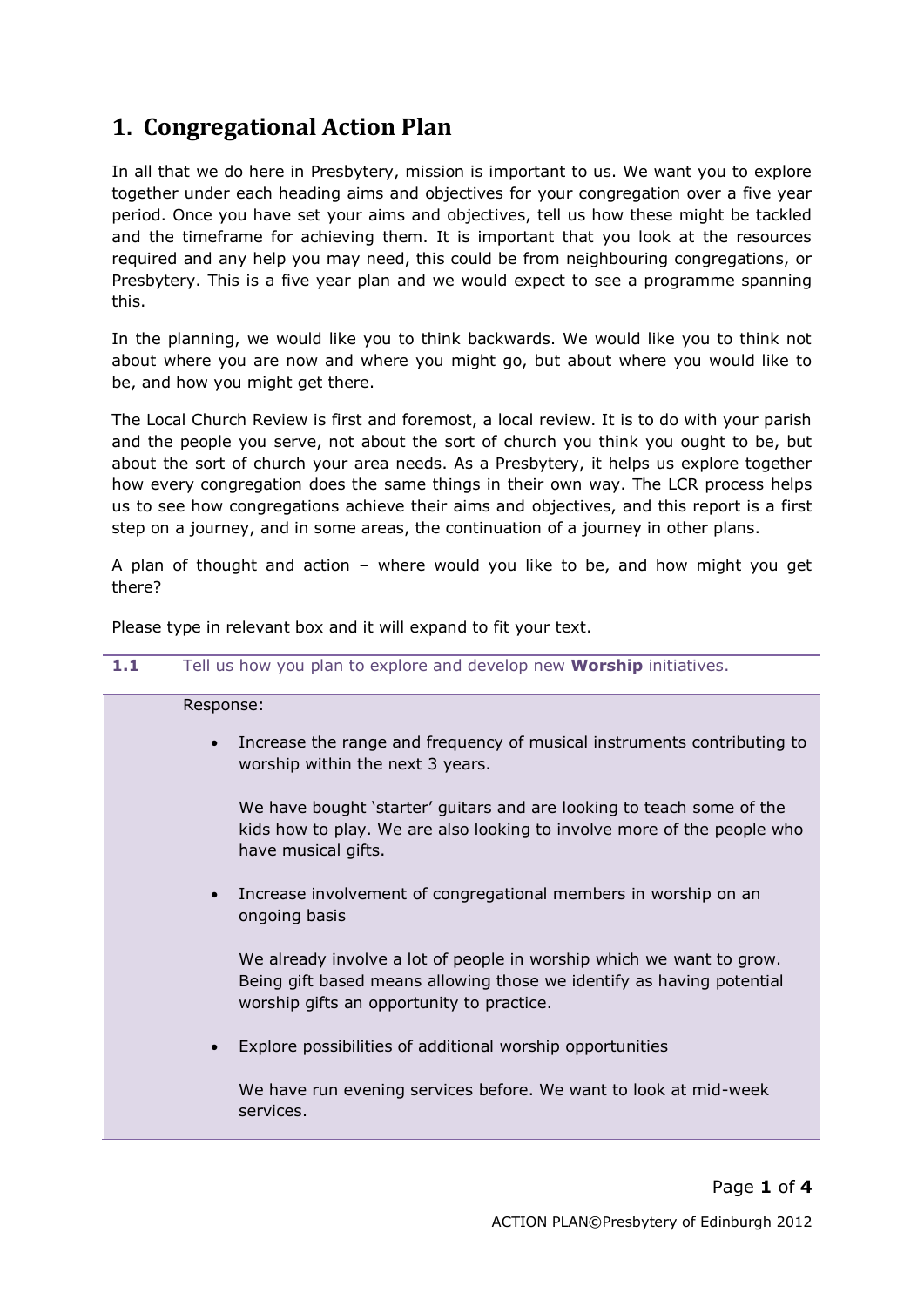#### **1.2** Tell us how you plan to explore and develop new **Evangelism** initiatives.

#### Response:

As mentioned elsewhere we take seriously the need to equip our people for mission. We have used a variety of courses to do this and are looking to expand that portfolio. To these ends:

- We intend to increase the number of people we have trained in personal evangelism and what it means to talk about your faith in everyday setting's.
- Help those already through these courses to keep training themselves.

We also recognise the building is increasingly tired and it too needs to be made fir for purpose. Part of the thinking behind our refurbishment is to increase the capacity for community centred evangelism.

- Increase our evangelism opportunities by having a suite of buildings more fit for purpose in the  $21<sup>st</sup>$  century.
- **1.3** Tell us how you plan to explore and develop new **Service** initiatives.

#### Response:

The main area for development here is the planned refurbishment of our ancillary rooms. This will allow us to run a teaching kitchen and to again be part of the Benthany night shelter program.

It is also time to revisit the way we do pastoral care and we expect to do this over the next 2 years.

**1.4** Tell us how you plan to explore and develop new **Discipleship** initiatives.

# Response:

We view discipleship and evangelism as being closely tied together; they inform each other.

Having said that we are intending to review our use of Alpha as a discipleship tool and instead use it as an overt evangelism tool. There are other options for discipleship such as the new Pilgrim Course from the CoE. This will happen in 2016.

We will continue to develop the housegroup/prayer triplet model and seek to get more people involved as they become part of the congregation.

## **1.5** Tell us how you plan to explore and develop new **Fellowship** initiatives.

#### Response:

The Social Group are in the early stages of planning a pilgrimage trip to Iona and this should be delivered in 2016.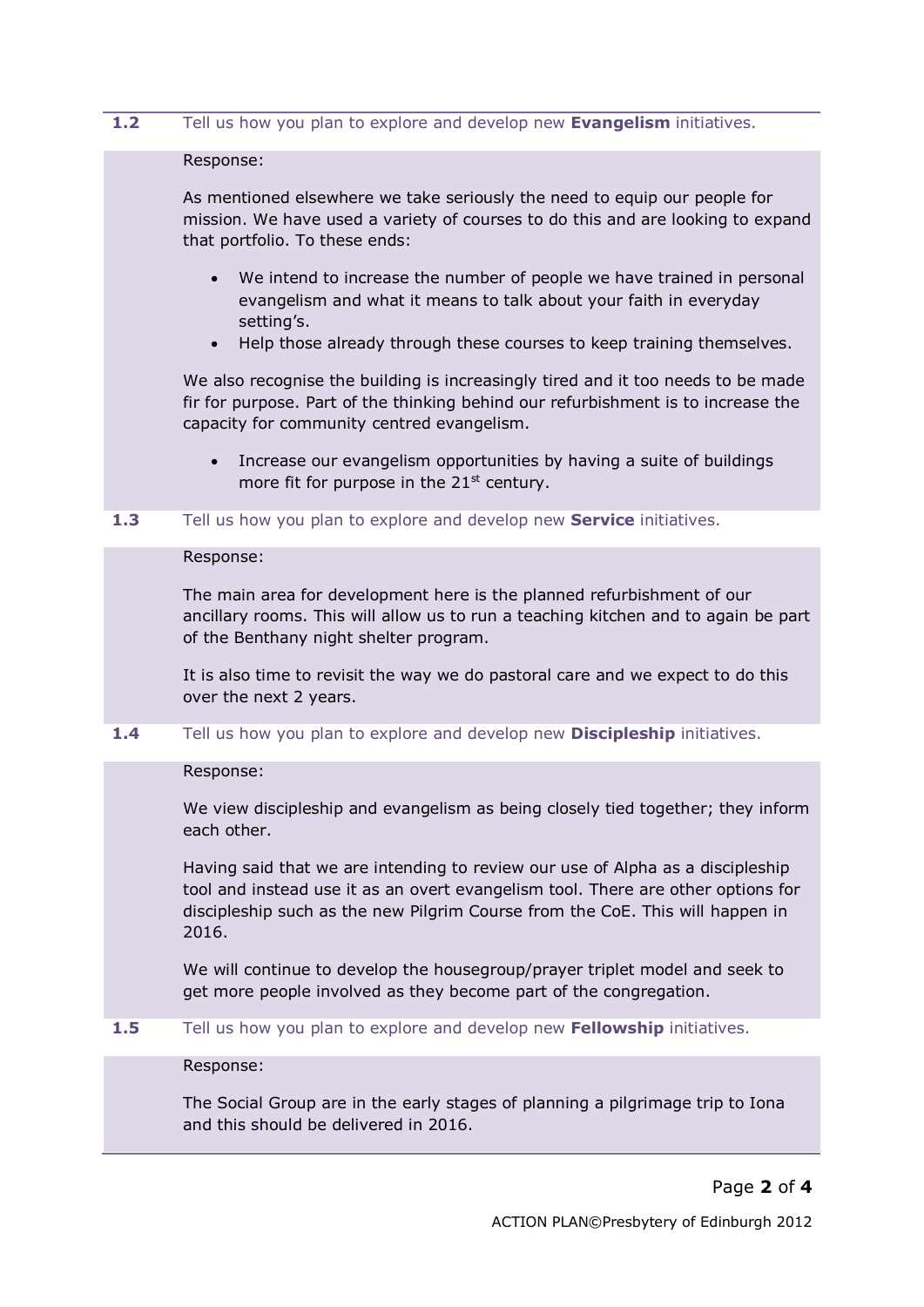We will continue to offer events that bring all ages together where everyone is welcome and there is a place for everyone.

We will continue to use the coffee after church as a fellowship building opportunity.

We view our fellowship as what might be called 'soft evangelism' where an increasing number of non-church people are attending. We will seek to draw these people further into church and into exploring their faith.

# **1.6** Tell us how you plan to explore and develop your **relationships with the wider church**.

#### Response:

Session have given permission for the Minister's name to go forward as the next convenor of the Mission and Discipleship Council. We recognise this will have an impact on the life of the congregation.

We are part of a new initiative of OLM training along with Drylaw and Crammond. This will continue to develop over the next few years.

We will continue to develop our relationship with Christian Aid and Tearfund as we are able to respond to their various programs.

**1.7** Tell us how you plan to explore and develop new ways to equip your **ministry team** and encourage more people to take up **leadership roles**.

# Response:

#### We already take this seriously.

**1.8** Tell us how you plan to explore and develop new initiatives to maintain and enhance your **property/properties** so that they better support the delivery of your mission and vision.

#### Response:

The proposed refurbishment will be a significant challenge for us. It will require a church wide effort in terms of fundraising and getting behind the vision. We hope to achieve this in the next couple of years but are realistic in that it might take longer.

**1.9** Tell us what plans you have to promote **stewardship**.

Response:

We already visit every two years.